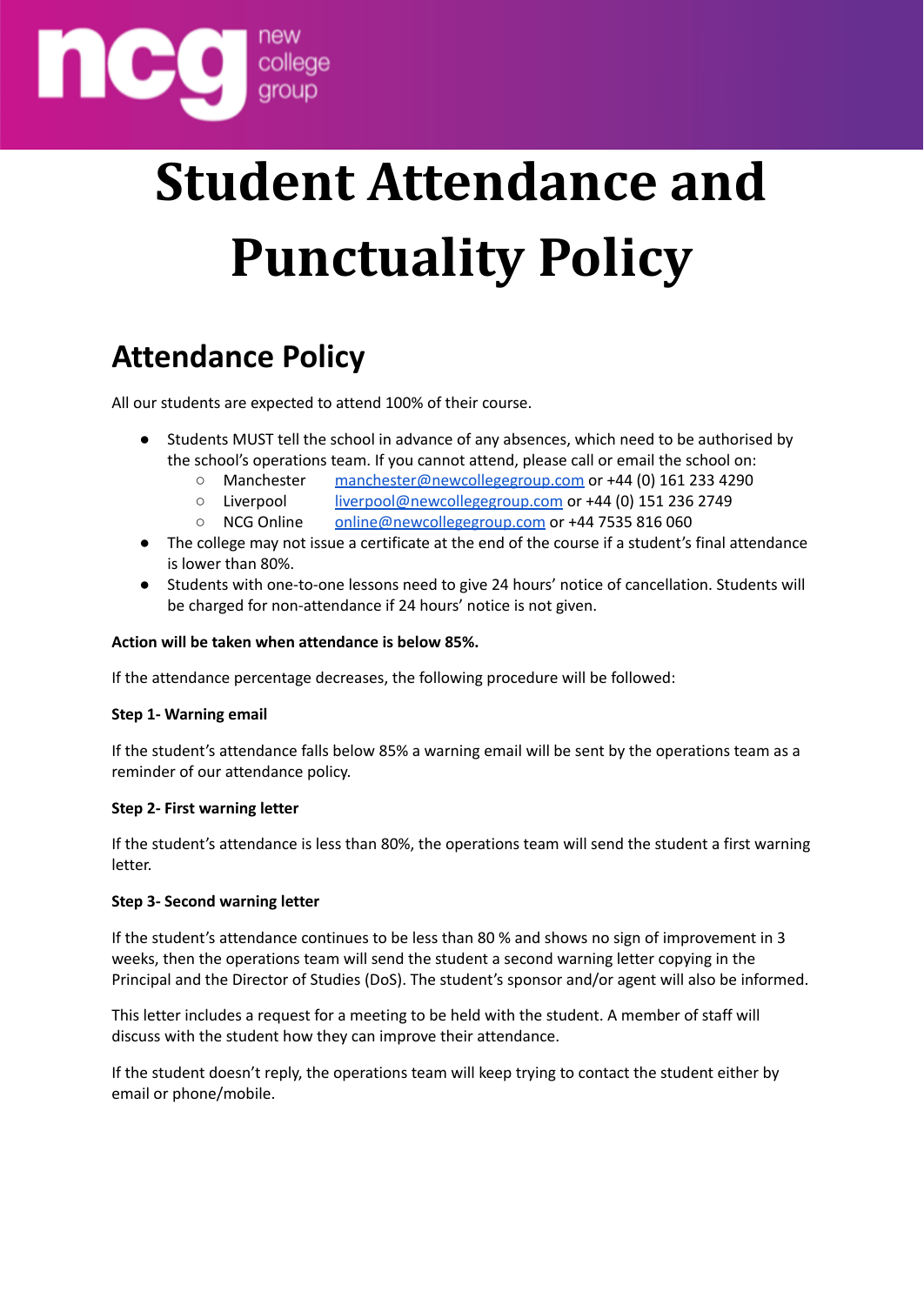# college

#### **Step 4- Third warning letter**

If the student's attendance continues to be less than 80 %, and shows no sign of improvement 3 weeks after sending the second warning letter, then the operations team will take the following actions:

- 1. A third/final warning letter will be sent by email to the student and also to their parent, guardian, sponsor or agent. An urgent meeting will be scheduled.
- 2. A meeting will be set up for the student with either the DoS or Principal.

Once these actions have taken place, there will be a close follow up regarding the student's attendance. The College's Principal and DoS, the student's parent, guardian, sponsor or agent will be kept updated following feedback from the final counselling session.

#### **Step 5- (if applicable)**

After the final counselling session, if the student still does not attend, the Principal assisted by the operations team will carry out a thorough investigation which may lead to the expulsion of the student from the College.

## **Students Aged Under 18**

The attendance rules above apply to students under the age of 18 in the same way as over 18 year olds. There are additional measures in place for safeguarding purposes for U18 students taking face to face courses.

All students under the age of 18 are listed on the "Under 18 Absense Tracker", allowing for closer monitoring by the operations team.

Under 18 students are required to sign in when they enter the college. Additionally, any absences will be reported before or during the first break by teachers. If a student is absent, the operations team will check on their wellbeing with the following procedure:

- 1. Call/email the student
- 2. Call Host family/guardian in the UK
- 4. If no reply: carry on calling though the day
- 5. Contact parents by call/email if within 2 hours
- 5. If by 4 pm still no news: involve the authorities.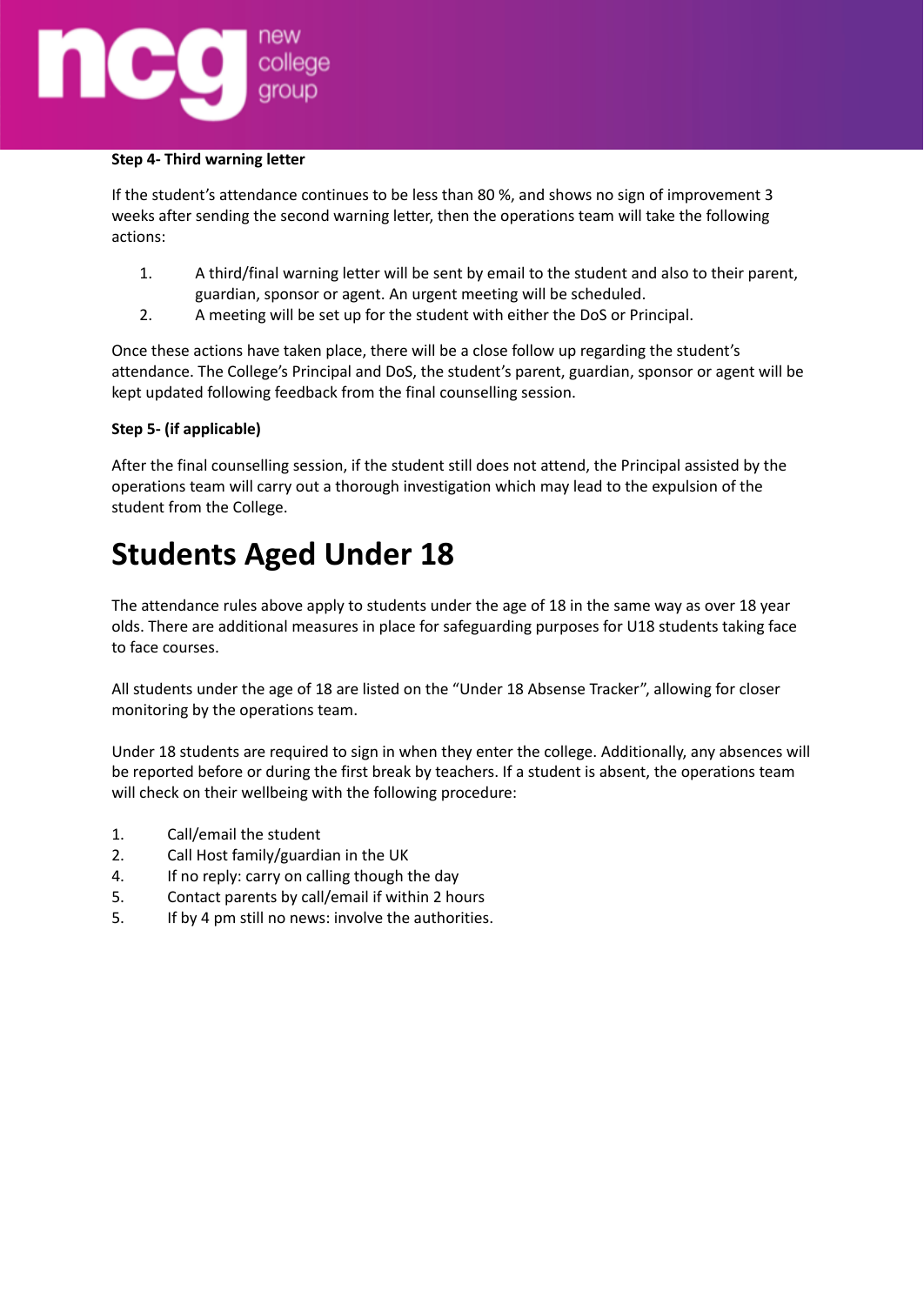

### **Authorised (Planned) and Unauthorised Absences**

The information below is intended as a guide for staff and students as to how absences will normally be classified. Note that the lists below are not exhaustive and each case will be considered on its merits. The College actively monitors all requests for authorised absence.

These requests must be supported by appropriate evidence (doctor's note, travel tickets, appointment confirmations, etc). Such evidence must be provided to the College's reception, who will then take a copy for our records. The copy will be processed and kept confidentially by the operations team. Alternatively, students can send digital copies of the mentioned evidence via email. If in doubt of their authenticity we will inform the student to provide us with the actual document at their earliest convenience.

Authorised absences are marked as present in our attendance system but listed as "authorised", meaning the student is absent but it does not affect their attendance score.

The following may be considered reasons for an authorised absence:

- Medical appointments that could not be made outside college hours
- Attendance at a funeral or wedding of a close family member
- Severe travel disruption that leaves students with no means of getting to the college by public transport
- A meeting with a solicitor or request from the authorities to attend a meeting or event (for example, biometric enrolment)
- Genuine family emergencies
- Religious holidays
- Illness (evidenced by a medical certificate)

The following will normally be considered to be unacceptable as reasons for authorising absence.

- Holidays during term time
- Work related activities
- Leisure activities
- Birthdays or family celebrations
- Babysitting
- Driving lessons